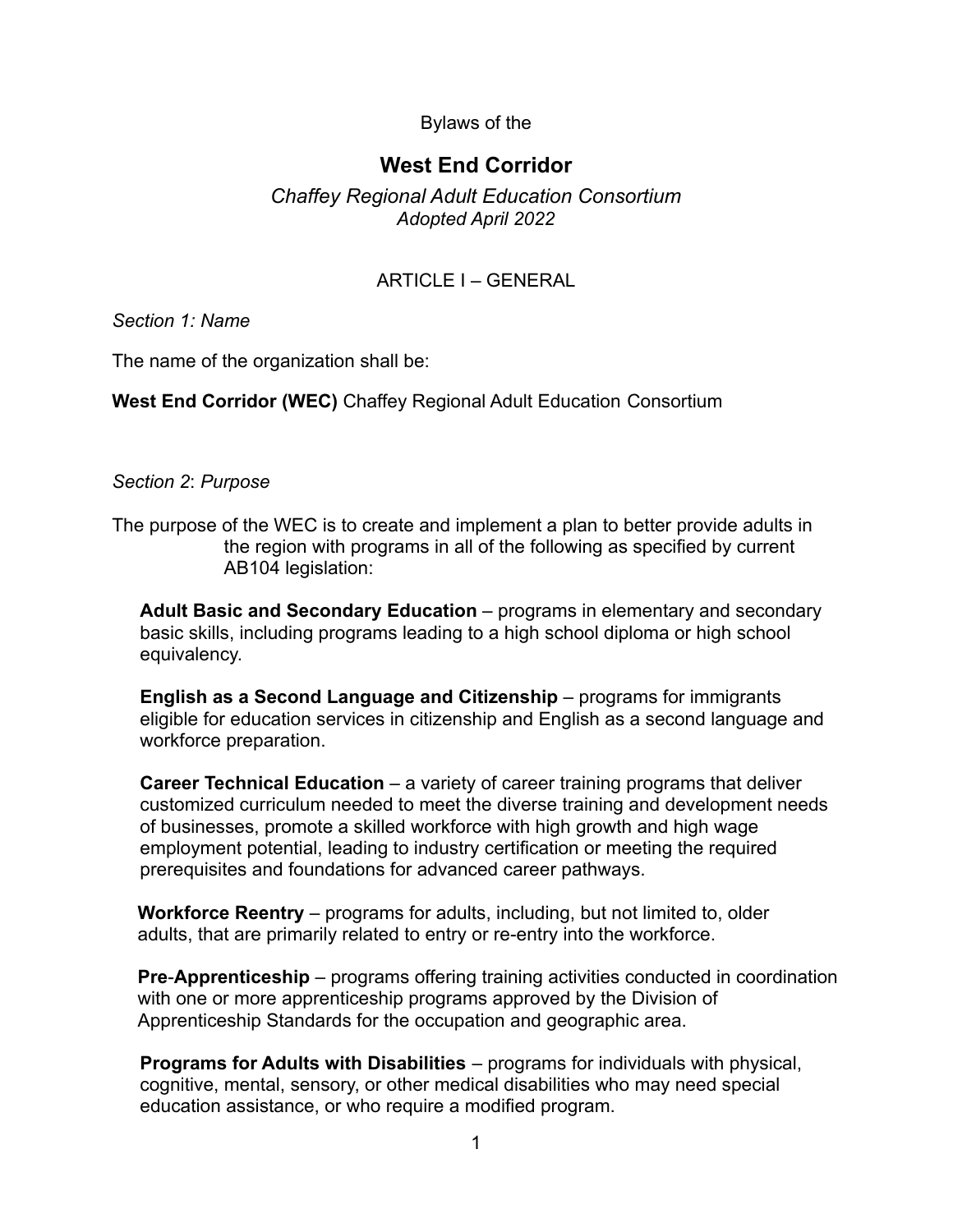**Training to Support Child School Success** -- programs for adults, including but not limited to, older adults that are primarily designed to develop knowledge and skills to assist elementary and secondary school children to succeed academically in school.

#### Section 3: *Guiding Principles*

**Student Centered** -- Adult education programs will be open to all without discrimination. Access and success must never be compromised. Program design, intake processes, outreach strategies, student support and potential cost to the student (if any) will all be taken into consideration during the planning process.

**Regional Need-Driven** -- The WEC strives to improve the community by providing adults with educational pathways to the workforce and higher education through analysis of current regional needs, resources and opportunities.

**Collaborative Relationships** -- The WEC will work together ethically and fairly, to allocate financial resources, leverage other resources and achieve efficiency in meeting the needs of WEC students.

**Collective Responsibility** -- The WEC will share responsibility and accountability for all project and student outcomes based on a collective plan.

**Results-Driven** -- The WEC places the highest value on students achieving their goals as measured by meaningful data. Resources will be devoted to data management as necessary to measure consortium effectiveness.

**Representative of All Stakeholders** -- The WEC will adhere to a transparent process of open and honest communication.

#### Section 4: *Funding*

The WEC recognizes members may have multiple revenue streams that directly or indirectly support the purposes of the WEC.

The WEC recognizes that it will receive an annual allocation of funding from the California Adult Education Program (CAEP) through the California Community College Chancellor's Office (CCCCO.)

The Consortium will annually allocate base funding for each school district at the level of the funding originally allocated in the 2015-16 school year at minimum.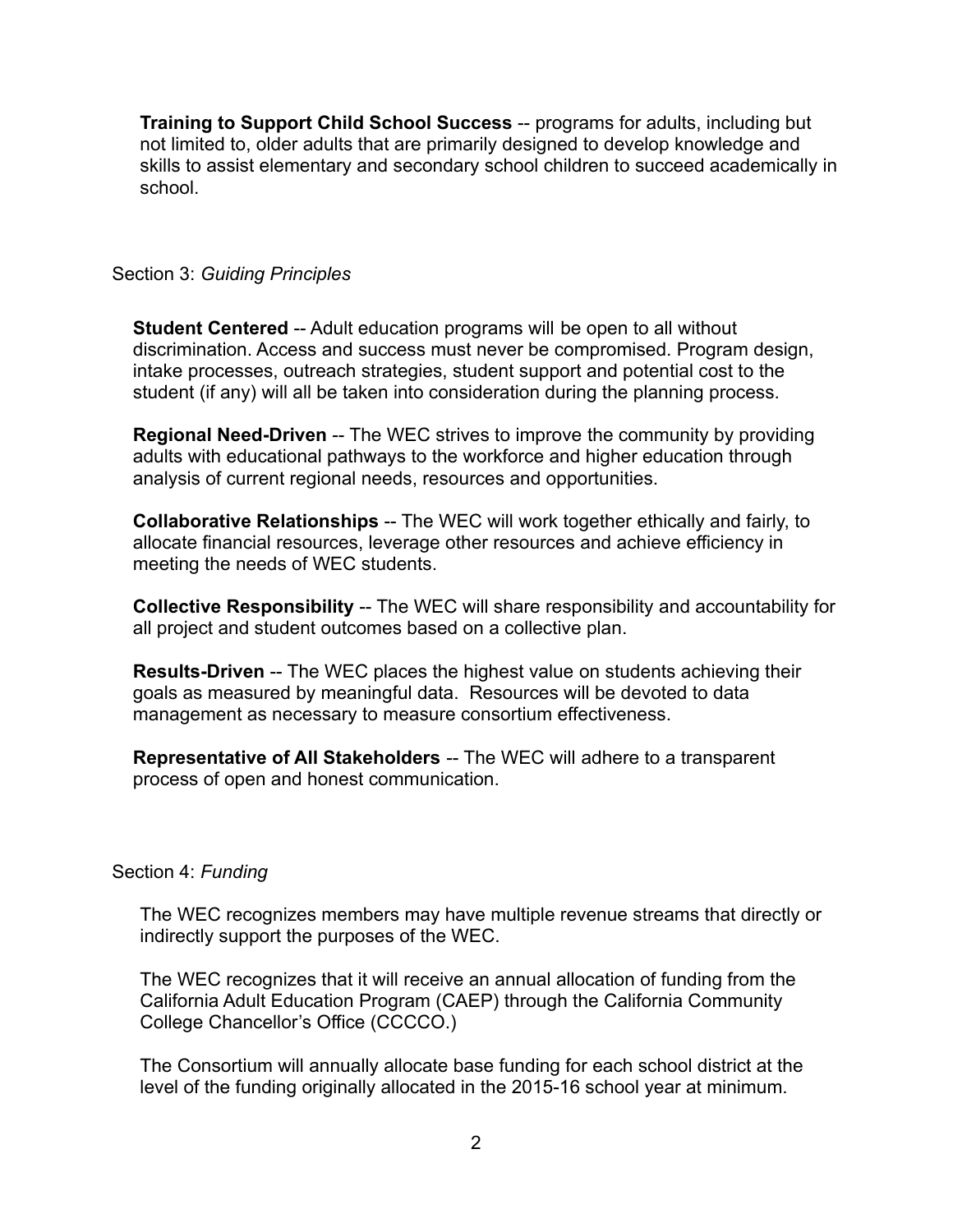In order to maintain capacity of services the WEC will strive to allocate additional funding from the CAEP to funded members to address increased annual costs due to COLA and STRS increases should other funding sources not be provided in sufficient amounts.

Remaining/additional CAEP funds may be requested by a member and allocated by the Executive Committee to support the Regional Plan with a clear understanding by all members that funds will be spent in accordance with the Plan.

If a member receives funds that support all member institutions as consortium-wide projects, personnel or other resources, deviations in spending such funds must be approved by the members.

Member funding may be reduced by majority vote of the Executive Committee if it is determined that the member falls into one or more categories of the legislation Section 84914 (b) (1) A, B or C (below,) or deviates from agreed-upon Plan expenditures as described above.

#### **84914.**

(b) (1) For any fiscal year for which the chancellor and the Superintendent allocate an amount of funds to the consortium greater than the amount allocated in the prior fiscal year, the amount of funds to be distributed to a member of that consortium shall be equal to or greater than the amount distributed in the prior fiscal year, unless the consortium makes at least one of the following findings related to the member for which the distribution would be reduced:

(A) The member no longer wishes to provide services consistent with the adult education plan.

(B) The member cannot provide services that address the needs identified in the adult education plan.

(C) The member has been consistently ineffective in providing services that address the needs identified in the adult education plan and reasonable interventions have not resulted in improvements.

### **Carryover**

WECC members will make every effort to spend funds within the current program year per state guidelines. However, members recognize that there may be a need for increased flexibility due to various factors: Social and economic conditions, district policies, capital projects, approval processes, staffing issues,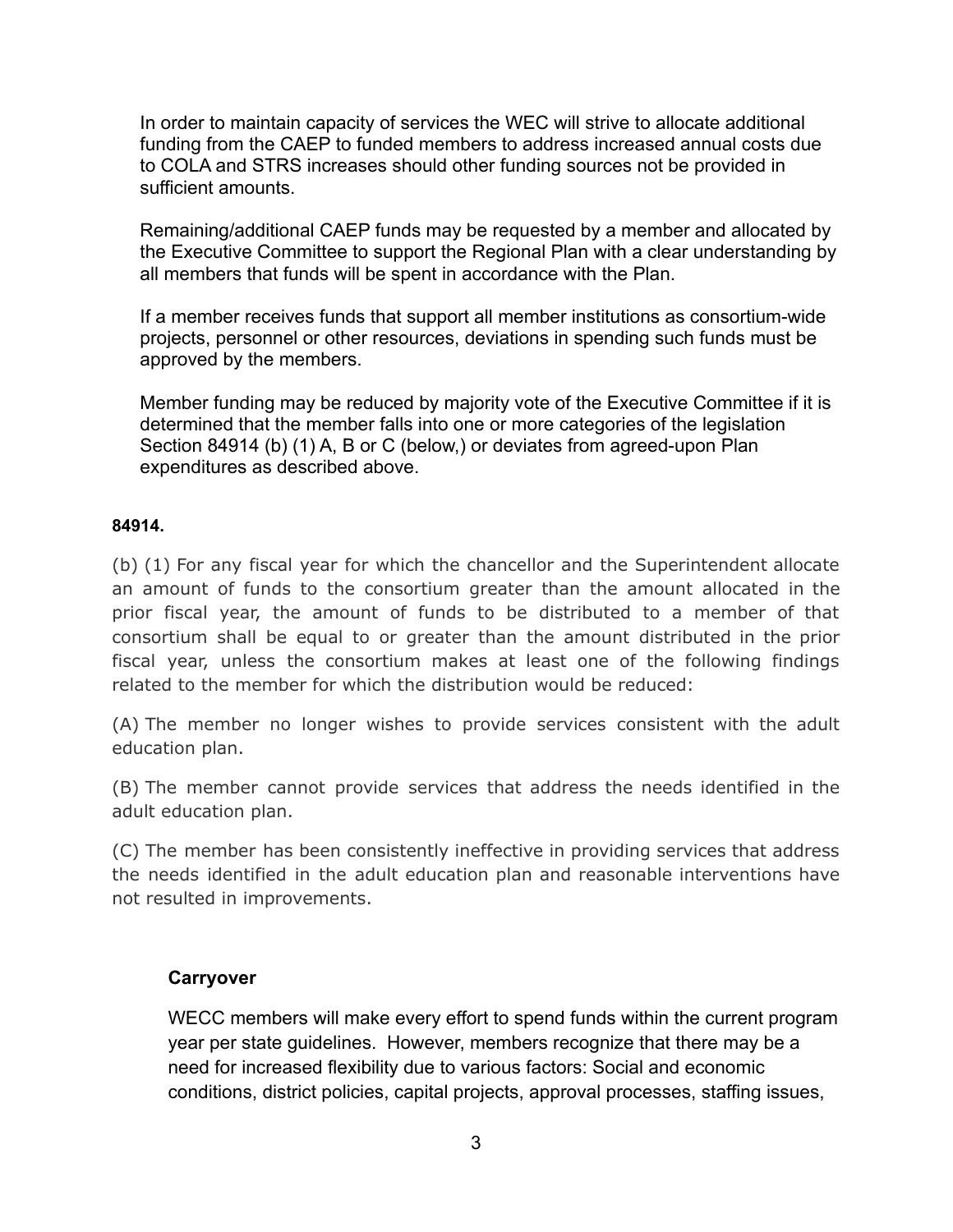and unforeseen circumstances. Should a member's carryover exceed current state guidelines, the member rep will inform the Executive Committee of the reason for this and it will be noted in the meeting minutes. If the justification does not fall within the goals of the 3-Year Plan, a proposal may be made to reallocate the funds to another member or the consortium-wide fund. Efforts will be made to control the amount of carryover in the consortium-wide fund from year to year by making funds available to members in accordance with the 3-Year Plan.

# ARTICLE II — MEMBERSHIP

Section 1*:* Membership in the WEC is governed by current California State legislation.

Section 2: Members of the WEC include the following organizations:

- Chaffey Community College District (CCCD)
- Chaffey Joint Union High School District (CJUHSD)
- Chino Valley Unified School District (CVUSD)
- Fontana Unified School District (FUSD)
- Upland Unified School District (UUSD)

Section 3: Each of the organizations in Section 2 will appoint a representative to serve as a member on the WEC governing board, herein referred to as the "Executive Committee." All members are expected to abide by the bylaws of the WEC.

Section 4: *Non-voting membership.* The Executive Committee shall have the authority to establish and define non-voting categories of membership. Other organizations serving adults in the WEC region may be invited to participate in the consortium as non-voting members or to collaborate as partners.

### ARTICLE III — MEETINGS

Section 1: *Regular planning meetings:* Regular planning meetings of members, work groups and/or partners shall be held as needed, at a time and place agreed upon by the Executive Committee. Participants will be notified of meetings with as much advance notice as possible but not less than 7 days.

Section 2: *Annual board meetings:* There will be a minimum of four annual board meetings of the members, open to the public, taking place in the months of July, October, January, and April at a time and location designated by the Chair and approved by the Executive Committee. The Chair will produce a yearly calendar of scheduled meetings prior to July 1 of that year which may be adjusted by the Executive Committee as needed. At the annual board meeting in July the Board shall elect a Chair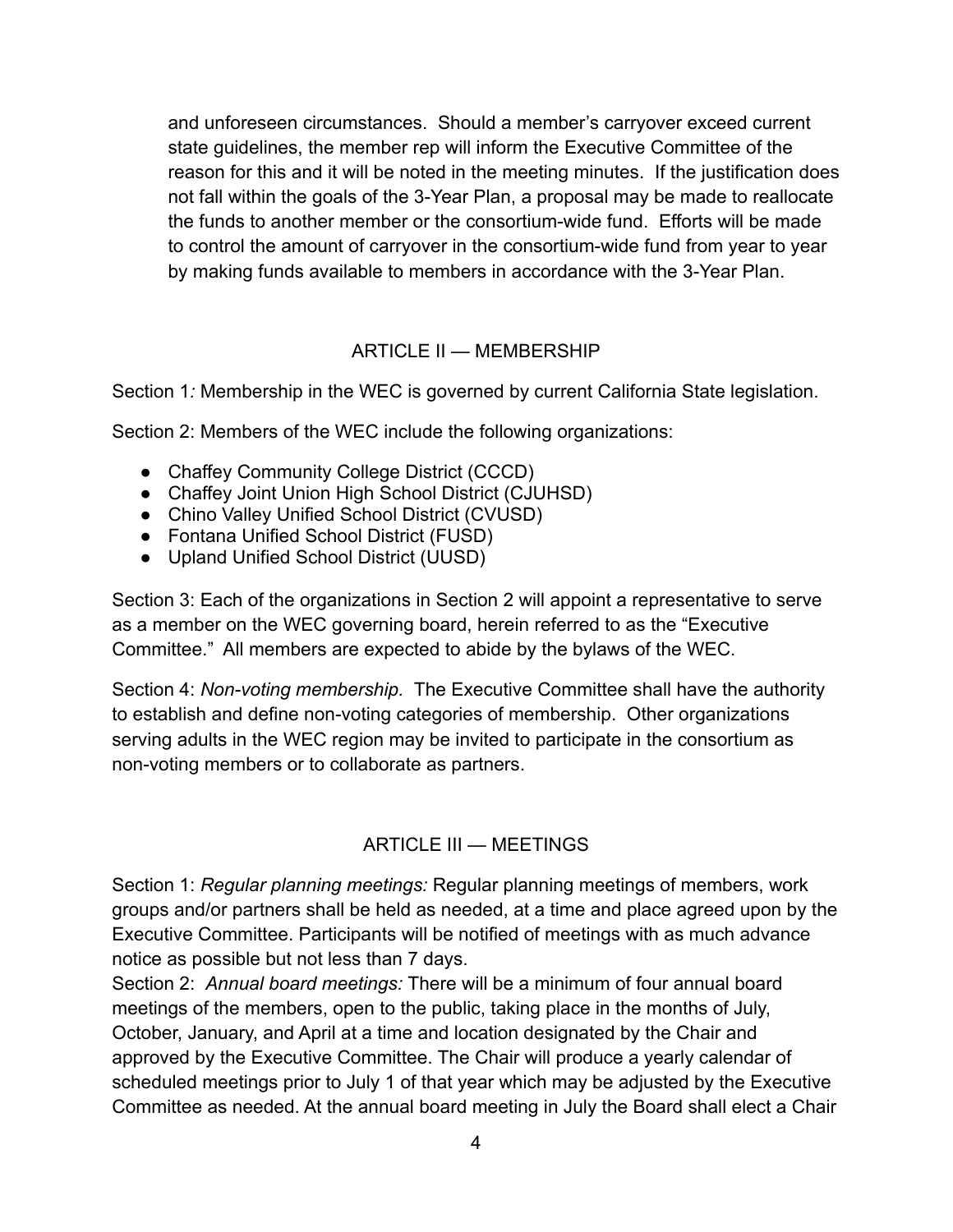and may elect a Vice- or Co-Chair. At annual board meetings the Executive Committee will receive reports on the activities of the consortium members in relation to the Plan. Opportunities will be provided for public input. Meeting via virtual means (e.g., Zoom) may be considered in case of extreme need or expediency.

Section 3: *Special meetings:* Special meetings may be called by the Chair, or a simple majority of the Executive Committee.

Section 4: *Notice of meetings:* At least 72 hours prior to a regularly scheduled board meeting, the agenda shall be posted at each member's main office in a location easily accessible to the public. Special meetings shall be posted 24 hours in advance.

Section 5: *Quorum:* For meetings of the WEC, a quorum shall be the majority of the Executive Committee. Meetings may still be held without a quorum for purposes of presentation or discussion; however, no actions or voting may take place without a quorum.

Section 6: *Voting:* Members shall attempt to reach decisions by consensus as directed by the guiding principles. However, if a clear consensus cannot be obtained, decisions shall be reached by a majority vote. Each member of the Executive Committee shall be entitled to one vote per motion. Proxy voting and absentee ballots are permitted. Voting via email or phone may be permitted in case of extreme need or expediency.

Section 7: *Meeting Norms:* The Program Coordinator and Chair (or Co-Chairs) will propose the agenda. All member reps may suggest items for consideration. Every effort will be made to streamline the agenda in order to ensure efficient and productive meetings. Information items and other non-urgent business will be shared via email or other means. Member reps are expected to notify the Program Coordinator or Chair immediately if they are unable to attend a meeting. In addition, member reps and others present will observe the following Meeting Norms. These norms will be reviewed annually and changes may be made when necessary by group consensus.

Participants will strive to:

- Arrive on time and remain for the duration of the meeting
- Attend to the business at hand
- Behave and communicate in a respectful manner to all present
- Refrain from using electronic devices for other purposes
- Refrain from side conversations
- If meeting via Zoom, be present and remain on camera for the entire meeting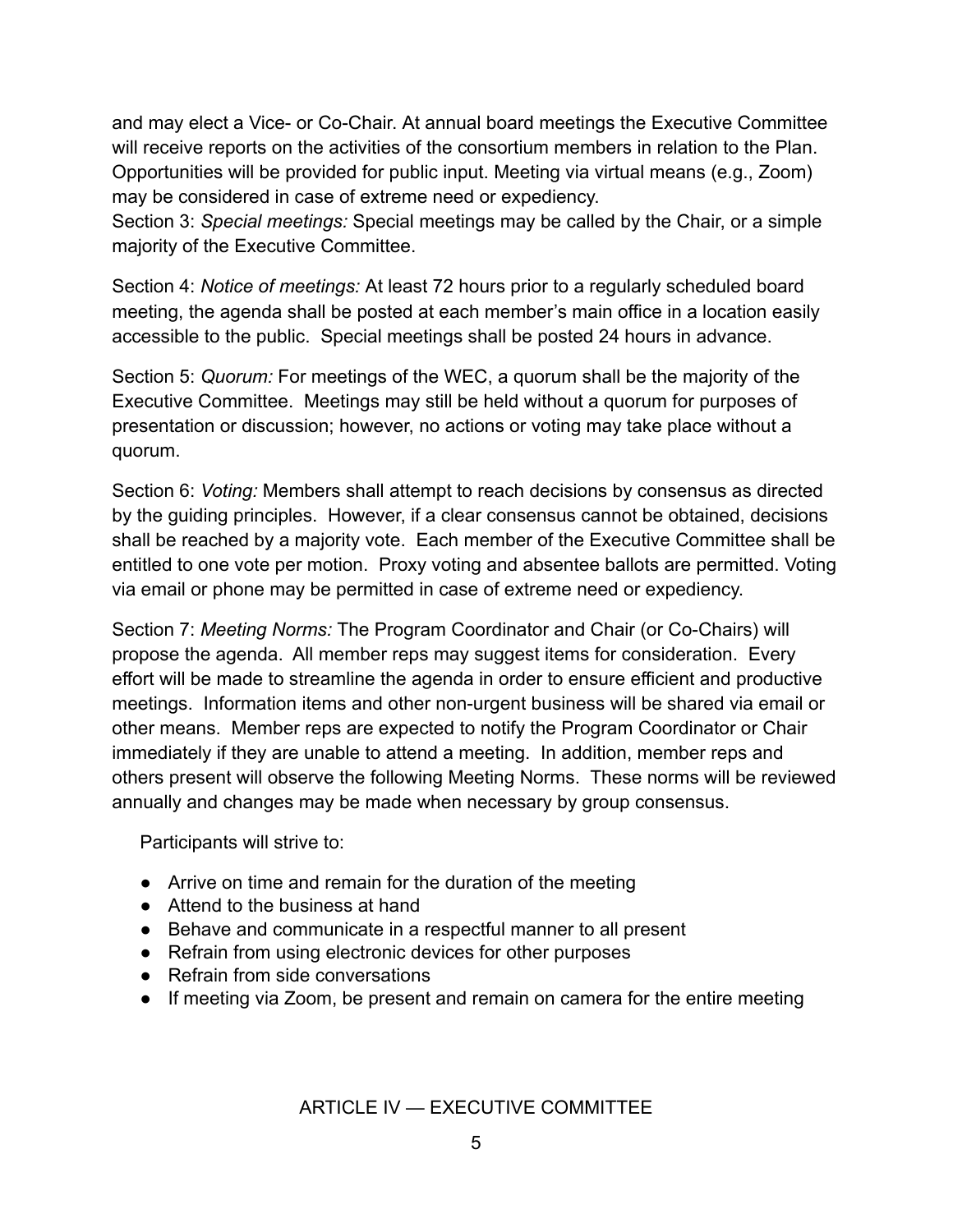Section 1: *Board role, size, and compensation:* The Executive Committee is responsible for overall policy and direction of the Consortium. The Executive Committee members receive no compensation other than reasonable expenses.

Section 2: *Terms:* All Executive Committee members must be approved by their respective districts' governing boards and their terms of service are designated by their boards.

*Section 3: Officers and Duties:* There shall be two officers of the Executive Committee, consisting of a chair and a vice-chair or co-chair, elected annually. Their duties are as follows:

The Chair shall preside at all meetings of the Executive Committee and perform all other duties which may be assigned by the Executive Committee.

The Vice-Chair/Co-Chair shall act as Chair in the absence of the Chair and shall perform such other duties as may be prescribed by vote of the Executive Committee.

Other offices may be created by the Executive Committee as needed. Currently the fiscal agent structure necessitates that the corresponding member representative act as the unofficial fiscal manager for the consortium*.*

Section 4: *Voting:* Each member will have one vote.

| <b>Member</b>                                             | <b>Votes</b> |
|-----------------------------------------------------------|--------------|
| <b>Chaffey Community College</b>                          | 1 vote       |
| <b>Chaffey Joint Union High School</b><br><b>District</b> | 1 vote       |
| <b>Chino Valley Unified School District</b>               | 1 vote       |
| <b>Fontana Unified School District</b>                    | 1 vote       |
| <b>Upland Unified School District</b>                     | 1 vote       |
|                                                           |              |

Summary of votes by member is as follows:

All decisions under the jurisdiction of the Executive Committee will be decided by a simple majority vote unless otherwise indicated in these bylaws.

Section 5: *Removal of Members, Members Leaving or Addition of New Members*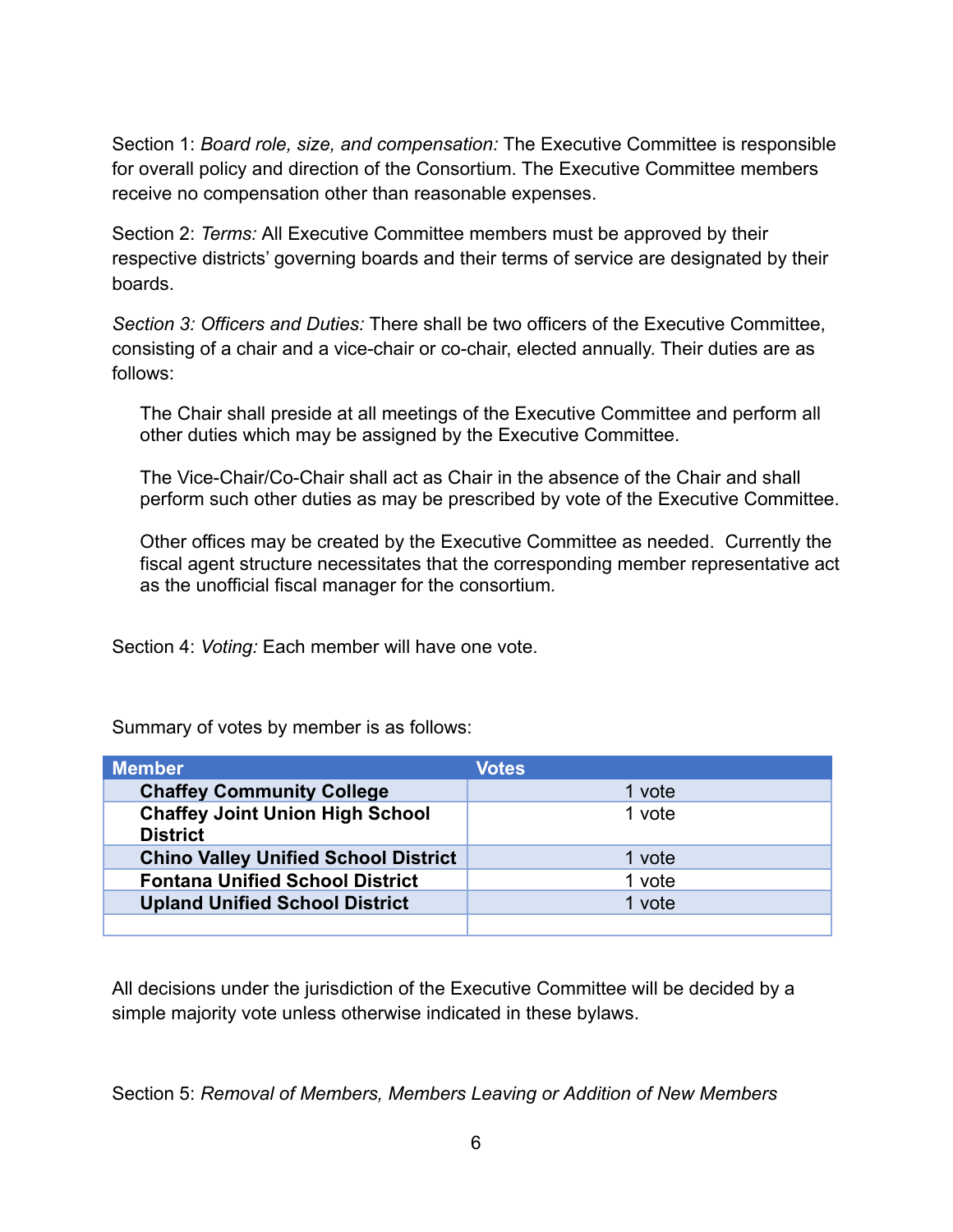An Executive Committee member representative may be replaced by the consortium if, by a majority vote, they are determined to be not in good standing. "Not in good standing" refers to an individual who hinders the progress of the group due to excessive absence, tardiness or not remaining for the entire meeting, inappropriate behavior or commentary or other issues that prevent the group from carrying out the Plan objectives.

A consortium member, partner or other participating institution may be removed by the consortium if, by a majority vote, they are determined to be not in good standing as described in the legislation, WEC Governance Document (see #14 below) and WECC Bylaws. Due process will be followed, and should decisions involving membership or funding be necessary, prior notice will be given.

### **14**

Consortium members, other than the community college member, may choose to leave or be dismissed by majority of the consortium membership if any of the below criteria exist:

1. The member no longer wishes to provide services consistent with state and local guiding principles and the consortia's regional plan.

2. The member cannot provide services that address the needs identified in state and local guiding principles and the consortia's regional plan.

3. The member has been consistently ineffective in providing services that address the needs identified in the regional plan and reasonable interventions have not resulted in improvement. 4. Inappropriate use of consortium funds, lack of reporting of requested data and expenditures for mandated submissions, or behavior that jeopardizes the efforts of the consortium could result in dismissal from the consortium.

Members can voluntarily leave the consortium but must provide written notice thirty (30) days prior to vacating membership. Any member that voluntarily chooses to leave the consortium must return its remaining allocation to the fiscal agent within 30 days of the effective date of leaving. The Executive Committee will determine how to redistribute the funds returned by the departing member.

The decision to add a new member requires a majority vote and shall follow the provisions set out in AB104.

# ARTICLE V — WORK GROUPS

The Executive Committee may create work groups as needed. These groups will operate under the direction of the Executive Committee and each shall be coordinated by a chair appointed by the Committee.